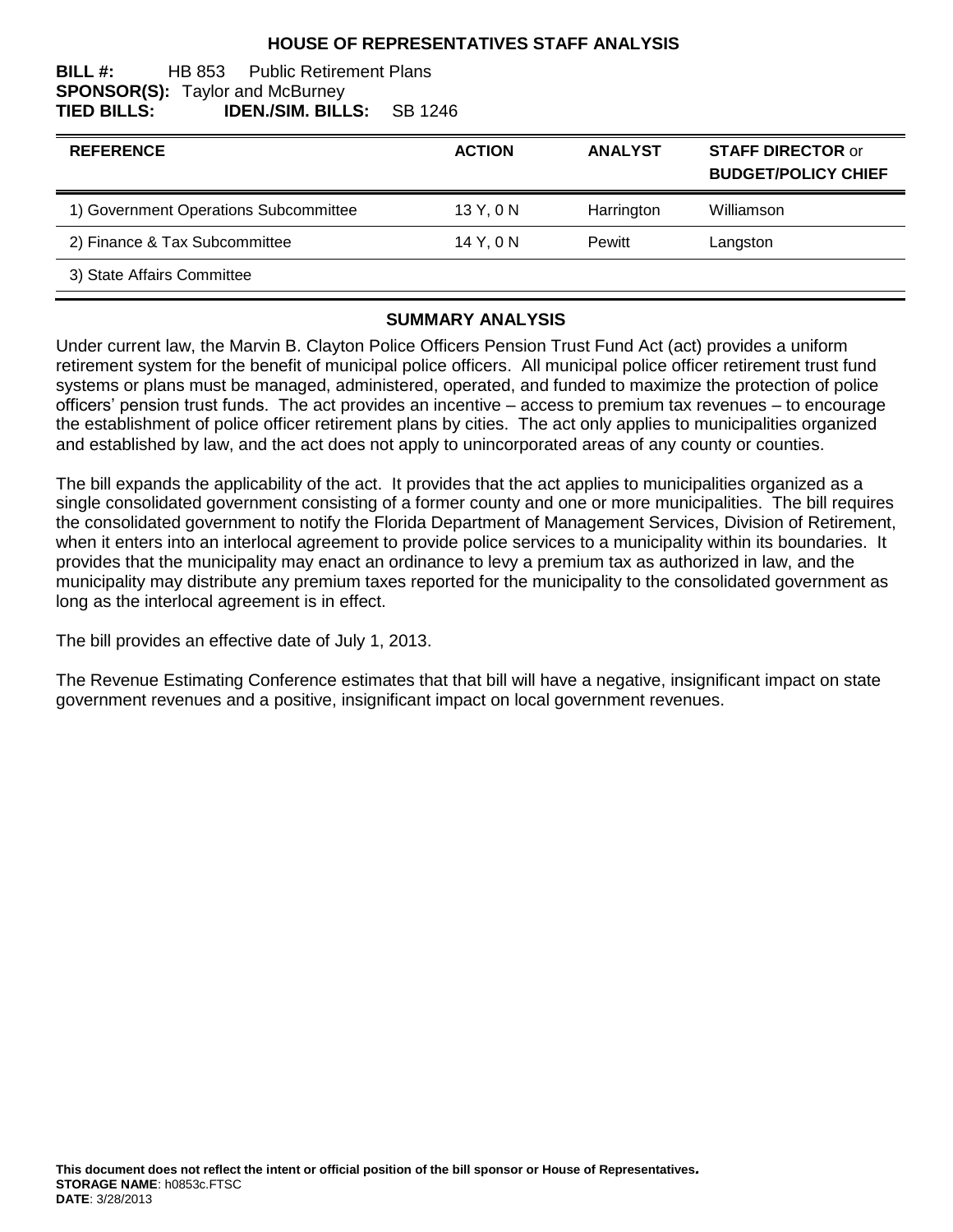### **FULL ANALYSIS**

## **I. SUBSTANTIVE ANALYSIS**

### A. EFFECT OF PROPOSED CHANGES:

### **Background**

#### Insurance Premium Tax

The state levies a tax on most insurance premiums. The rate is 1.75% for property and casualty, life, accident and health, and prepaid limited health policies; 1.6% for commercial self-insurance, group selfinsurance, medical malpractice self-insurance, and assessable mutual insurance; and 1% for annuities. Companies are allowed to claim several credits against their insurance premium tax, including for a portion of their salary expenses, the Community Contribution Tax Credit, and several others. These funds, minus any funds distributed to local governments for police and firefighter pensions (discussed below) and funds deposited into the Insurance Regulatory Trust Fund, are deposited into general revenue. Insurance premium tax accounted for \$492.3 million in general revenue and \$38.8 million in trust fund revenues in fiscal year 2011-2012.

### Municipal Police Officers' Retirement Trust Fund

Local police officer pension plans are governed by chapter 185, F.S., which is known as the Marvin B. Clayton Police Officers Pension Trust Fund Act (act).<sup>1</sup> The act declares it a legitimate state purpose to provide a uniform retirement system for the benefit of municipal police officers.<sup>2</sup> Chapter 185, F.S., was originally enacted in 1953 to provide an incentive – access to premium tax revenues – to encourage the establishment of police officer pension plans by cities.

All municipal police officer retirement trust fund systems or plans must be managed, administered, operated, and funded to maximize the protection of police officers' pension trust funds.<sup>3</sup> The act sets forth the minimum benefits or minimum standards for pensions for municipal police officers. The benefits provided in the act may not be reduced by municipalities; however, the benefits provided in a local plan may vary from the provisions in that act so long as the minimum standards are met.

Funding for these pension plans comes from four sources:<sup>4</sup>

- Net proceeds from an excise tax levied by a city upon property insurance companies (known as the premium tax);
- Employee contributions;
- Other revenue sources; and
- Mandatory payments by the city of the normal cost of the plan.

Each municipality with a municipal police officers' retirement trust fund is authorized to assess an excise tax of 0.85 percent imposed on the gross premiums on casualty insurance policies covering property within the boundaries of the municipality.<sup>5</sup> The excise tax is payable by the insurers to the Department of Revenue, and the net proceeds are transferred to the appropriate fund at the Department of Management Services, Division of Retirement (division).<sup>6</sup> Companies may claim a credit against their state insurance premium tax bill for any amount paid as a result of a local tax levy, meaning that total insurance premium taxes owed do not increase if a local government opts to levy the tax. In 2011, premium tax distributions to municipalities from the Police Officers' Retirement Trust Fund

**STORAGE NAME**: h0853c.FTSC **PAGE: 2** http://www.dms.myflorida.com/human\_resource\_support/retirement/local\_retirement\_plans/municipal\_police\_and\_fire\_plans.

**DATE**: 3/28/2013

 $\overline{a}$ 1 *See* chapter 185, F.S.

 $2$  Section 185.01(1), F.S.

<sup>3</sup> *See* s. 185.01(1), F.S.

 $4$  Section 185.07(1), F.S.

<sup>5</sup> Section 185.08, F.S.

 $6$  A copy of the 2011 Premium Tax Distribution report is available online at: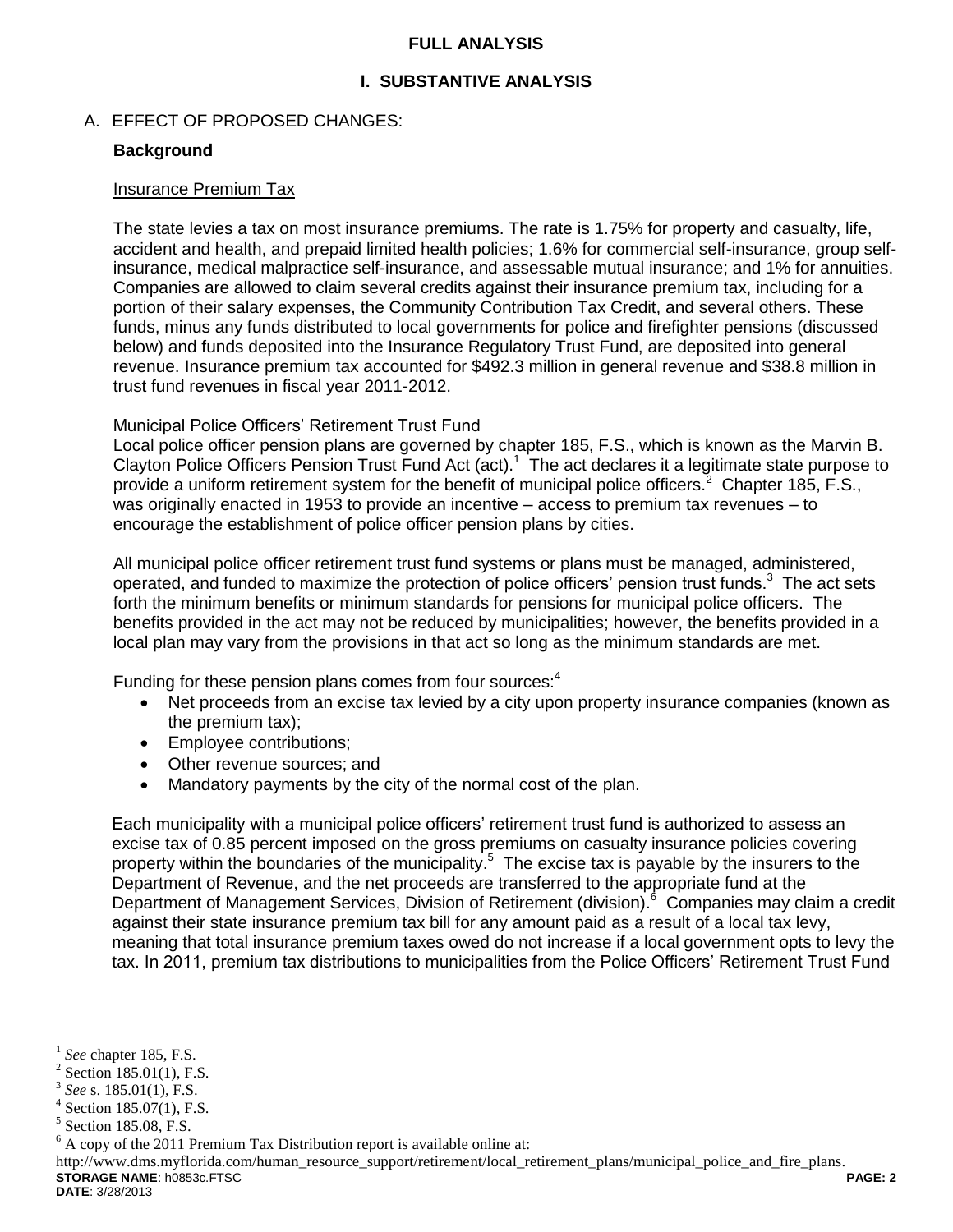amounted to \$59.6 million. Under current law, a municipality may not receive another municipality's premium tax revenues when there is an interlocal agreement in place to provide police services.<sup>7</sup>

To qualify for insurance premium tax dollars, plans must meet requirements found in chapter 185, F.S. Responsibility for overseeing and monitoring these plans is assigned to the division; however, the dayto-day operational control rests with the local boards of trustees. The board of trustees must invest and reinvest the assets of the fund according to s. 185.06, F.S., as applicable, unless specifically authorized to vary from the law. If the division deems that a police officer pension plan created pursuant to chapter 185, F.S., is not in compliance, the sponsoring municipality could be denied its insurance premium tax revenues.

### **Consolidation**

Consolidation involves combining city and county governments so that the boundaries of the county and affected city or cities become the same. Consolidation can be total or partial. Total consolidation occurs when all independent government units within a county are assimilated into the consolidated government. When some of the governments remain independent, the consolidation is partial.

Section 3, Art. VIII, of the State Constitution, provides:

Consolidation. – The government of a county and the government of one or more municipalities located therein may be consolidated into a single government which may exercise any and all powers of the county and the several municipalities. The consolidation plan may be proposed only by special law, which shall become effective if approved by vote of the electors of the county, or of the county and municipalities affected, as may be provided in the plan. Consolidation shall not extend the territorial scope of taxation for the payment of pre-existing debt except to areas whose residents receive a benefit from the facility or service from which the indebtedness was incurred.

The voters of the City of Jacksonville and Duval County adopted a municipal charter pursuant to this constitutional provision in 1967. Section 9, of Article VIII, of the Constitution of 1885 establishes the Jacksonville/Duval County consolidated charter. This is the only consolidated government in the state.

### **Effect of the Bill**

The bill provides that chapter 185, F.S., applies to municipalities organized as a single consolidated government consisting of a former county and one or more municipalities, consolidated pursuant to s. 3 or s. 6(e), Art. VIII of the State Constitution. The bill requires the consolidated government to notify the division when it enters into an interlocal agreement to provide police services to a municipality within its boundaries. It authorizes the municipality to enact an ordinance levying the tax as provided in s. 185.08, F.S., and the municipality may distribute any premium taxes reported for the municipality to the consolidated government as long as the interlocal agreement is in effect.

The bill provides an effective date of July 1, 2013.

### B. SECTION DIRECTORY:

 $\overline{a}$ 

Sections 1. and 2. amend ss. 185.03 and 185.08, F.S., specifying applicability of chapter 185, F.S., to certain consolidated governments; providing that a consolidated government that has entered into an interlocal agreement to provide police protection services to a municipality within its boundaries is eligible to receive the premium taxes reported for the municipality under certain circumstances; authorizing the municipality receiving the police protection services to enact an ordinance levying the tax as provided by law.

Section 3. provides an effective date of July 1, 2013.

**STORAGE NAME**: h0853c.FTSC **PAGE: 3 DATE**: 3/28/2013 <sup>7</sup> Chapter 175, F.S., authorizes a municipality to receive another municipality's premium tax revenues when there is an interlocal agreement in place to provide fire protection services. Section  $175.041(3)(c)$ , F.S.